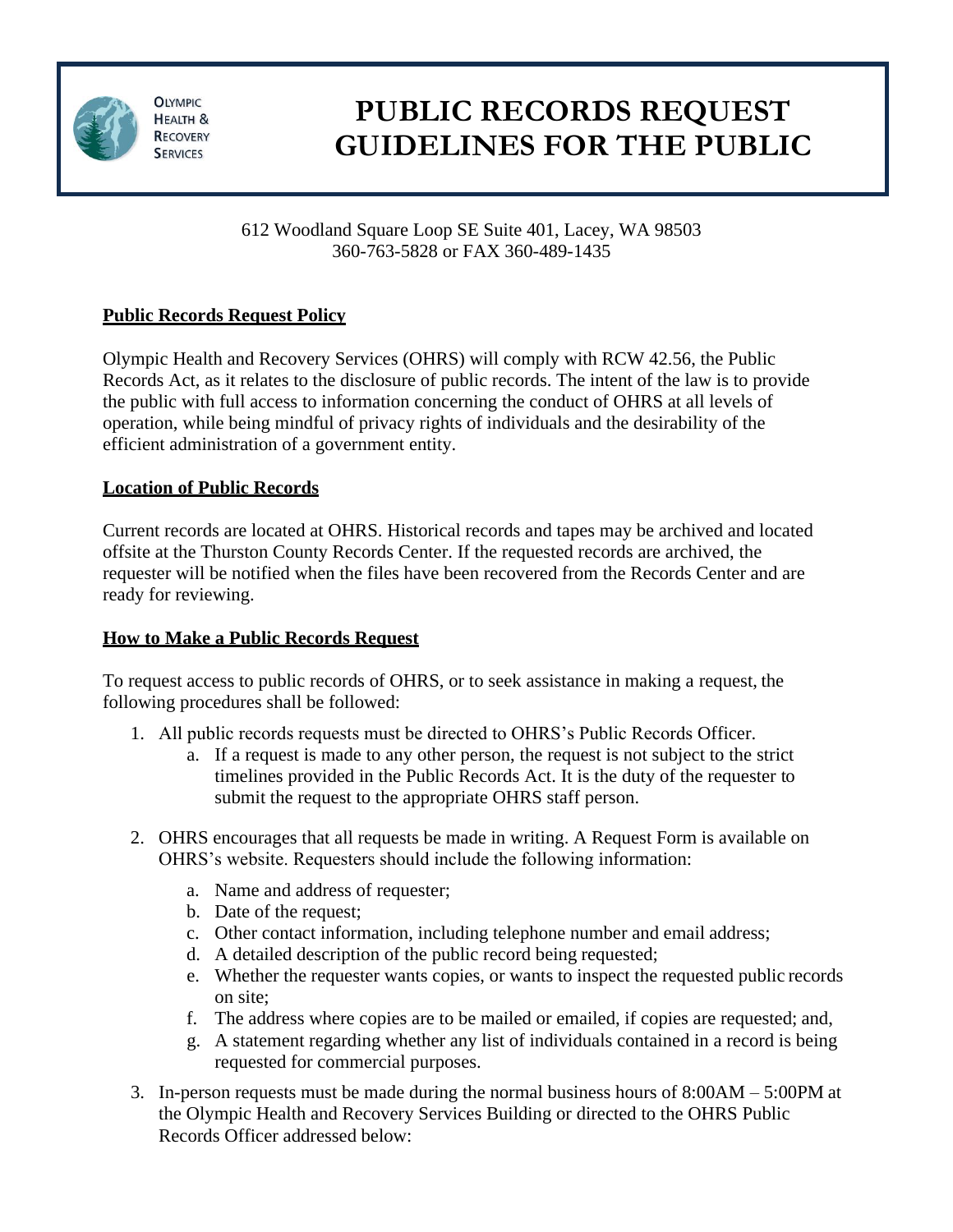#### OHRS Public Records Officer 612 Woodland Square Loop SE Suite 401 Lacey, WA 98503

Email requests will only be accepted at the following OHRS email address: [Publicrecords@tmbho.org](mailto:Publicrecords@tmbho.org)

Oral requests shall be confirmed in writing as part of the OHRS's initial five-day response. Any such requests must be made during the Department's normal business hours.

4. Health care records are exempt from disclosure under the Public Records Act, RCW 45.56.360. Requests for health care information should be made through the Medical Records Officer.

### **Costs For Public Records - All Fees Are Subject To Change At Any Time Without Notice**

- Fifteen cents (15¢) per page for standard,  $(8\frac{1}{2} \times 11)$ , black and white copies
- Ten cents  $(10¢)$  per page for scanned documents
- Actual postage and shipping costs, including the cost of required containers
- Actual staff time for custom electronic records
- No fee for inspecting public records
- No fee for locating public records and making them available for copying

Additionally, the Department may:

- Provide copies in installments;
- Require advance payment before providing any installments;
- Require a deposit for requests that are copied by a commercial vendor based on the estimated cost before copying;
- Waive copy charges for records requests valued at five dollars or less, and
- Charge less than the posted fee.